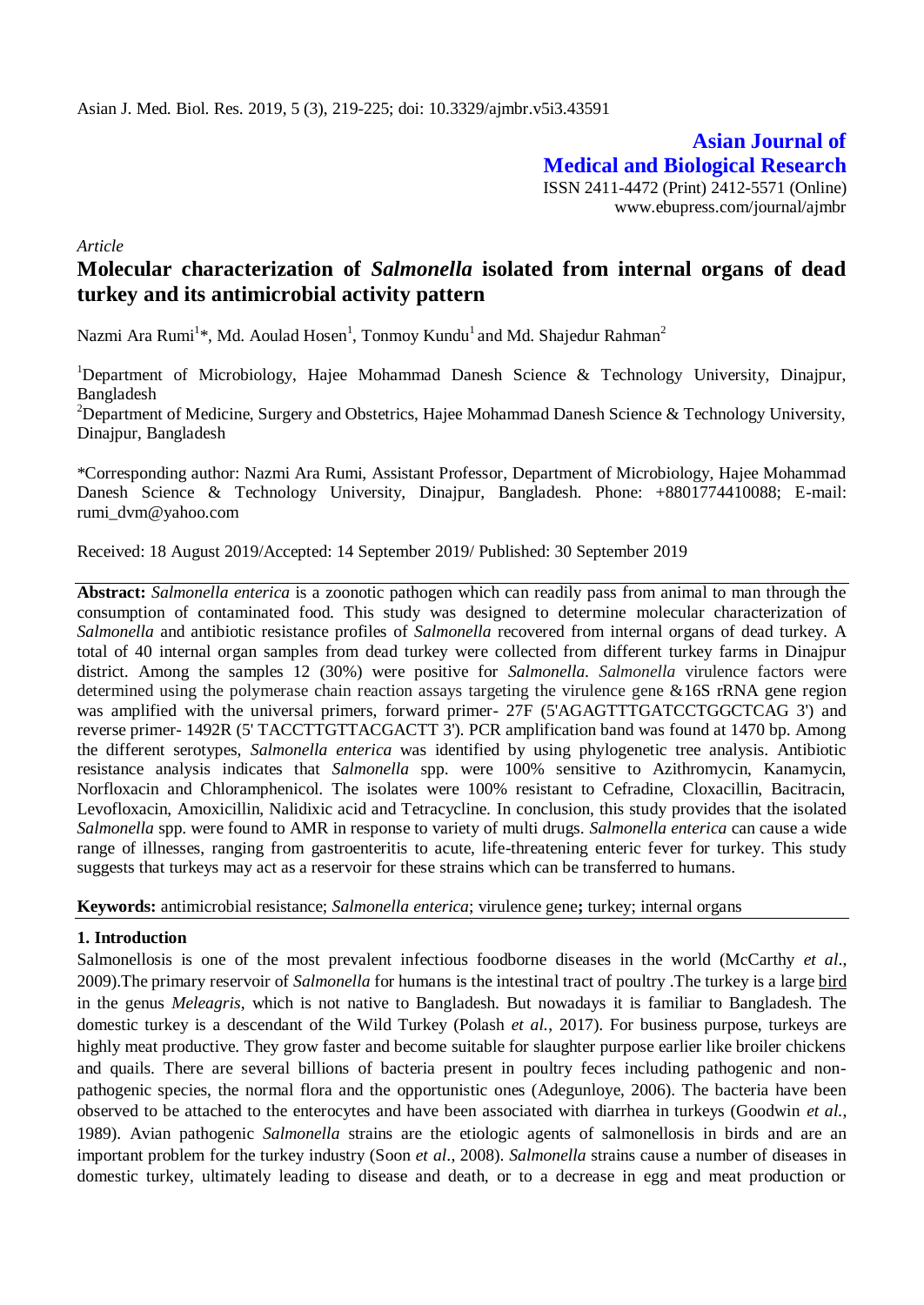condemning of carcasses (Sackey *et al.,* 2001). In turkey, consequences of *salmonella* infections include egg peritonitis, omphalitis, swollen head syndrome, cellulitis, and death of the birds (Hofstad *et al.,* 1992). Salmonellosis is one of the most prevalent infectious foodborne diseases in the world (McCarthy *et al*., 2009). Fewer studies have sought to understand the turkey microbiome. Some work has focused on comparison of the caecal microbiomes of wild and domestic birds (Scupham *et al.,* 2008) or examination of the turkey microbiome in relation to pathogen colonization, such as *Salmonella* spp. (Scupham, 2009). *Salmonella enterica* serovar *enteritidis* (*S. enteritidis*) and *S. typhimurium* cause the majority of human clinical cases; however, serovars of other non-typhoidal salmonellae are often more prevalent in particular countries and result in more severe infections and outcomes (Hendriksen, 2010). Outbreak data have indicated that salmonellae are strongly associated with poultry and that turkey is one of the top three foods that contribute to *Salmonella* foodborne illness. Many *Salmonella* infections occur in people who handle contaminated turkey. There is a difference in the bacterial genera present in the internal organ of different turkeys, as well as bacterial populations in the turkey intestinal tract. Bacterial disease that causes concern in the turkey industry. It results in production losses via decreased feed efficiency, slower growth rate, and increased morbidity and mortality rates, and may predispose the turkey to other diseases. Research has focused on the aerobic bacteriological (Schmidt *et al.*, 1988) etiologies of turkey enteritis. Many bacteria (Goodwin *et al.*, 1989), have been seen in the intestinal wall of the turkey in the crop, ileum, and cecum (Fuller and Turvey, 1971). Examining the antibiotic susceptibility patterns of pathogens is important toward tailoring treatment to the ever-changing resistance patterns and distribution of pathogenic bacteria (NCCLS, 2001). Investigation of the prevalence of *Salmonella* serotype that could pose threats to the turkey industry and human public health through importation of infected turkey is important (Hendriksen, 2010). To assess the virulence potential of *Salmonella* isolates from turkey. This study was designed to determine Molecular characterization of *Salmonella* and antibiotic resistance profiles in *salmonella* recovered from internal organs of turkey.

#### **2. Materials and Methods**

#### **2.1. Collection of samples**

A total number of 40 internal organs (Liver, spleen, lung, intestine) samples were collected from dead turkeys in different turkey farms of Dinajpur district. The samples were carried out at bacteriological laboratory in the Department of Microbiology, Hajee Mohammad Danesh Science and Technology University, Dinajpur.

#### **2.2. Isolation of associated bacteria**

Bacteriological examination was carried out using standard method for aerobic bacteria (Brown, 2005). For the isolation of bacteria, all samples were plated on Nutrient agar and subsequently incubated at  $37^{\circ}$ C for 24 hours. Primary culture was performed in Nutrient agar and Nutrient broth media. For sub-culturing, suspected bacteria were inoculated separately onto different bacteriological agar media (MacConkey agar, SS agar, XLD agar, Tryptic soy agar, Simmons citrate agar) under aseptic condition and incubated at 37°C for 24 hours. Pure cultures were achieved as per the procedures described by OIE (2000), Merchant and Packer (1967) and Cowan (1985).

#### **2.3. Identification of bacteria**

Cultural, morphological and biochemical characteristics were studied in order to identify the bacterial flora. Gram's staining was performed to study the morphology and staining characteristics of bacteria according to the technique described by Merchant and Packer (1967). Biochemical tests, such as sugar fermentation, coagulase, catalase, MR, VP, and Indole tests were performed as per the standard methods (Cheesbrough, 1985).

#### **2.4.** *Salmonella* **serotyping**

*Salmonella* isolates were serotyped using Salmonella polyvalent "O" ( A-I ) antisera manufactured by Statens Serum Institute, Copenhagen, Denmark was used for the sero grouping of *Salmonella* isolates.

#### **2.5. Antibiogram study**

Antimicrobial drug sensitivity test was performed on freshly prepared, dried up Mueller Hinton agar (Oxoid) against 8 commonly used antibiotics by disc diffusion method or Kirby-Bauer method (Bauer *et al.,*1966) according to the guidelines of Clinical and Laboratory Standards Institute (CLSI, 2015).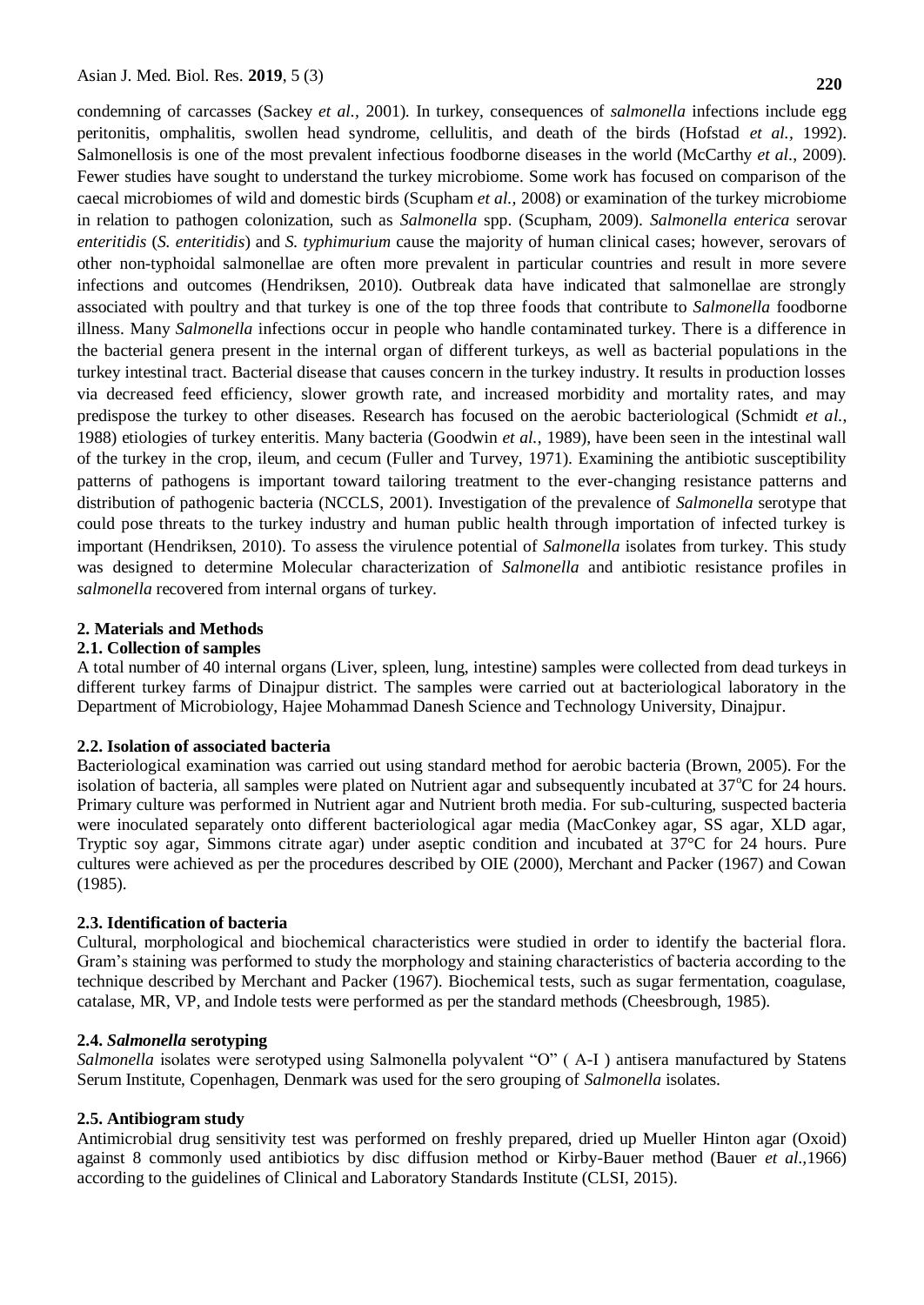# **2.6. Molecular techniques**

### **2.6.1. Materials used for bacterial genomic DNA isolation**

TE buffer,10% (w\v) Sodium dodecyl sulfate (SDS), 20 mg\ml protinase k (stored in small single-use aliquots at -200C), 3M Sodium Acetate, pH 5.2,25:24:1 Phenol/Chloroform/Isoamyl alcohol Isopropanol, 70% Ethanol, 95% Ethanol & 1.5 ml microcentrifuge tubes.

### **2.6.2. Methods of genomic DNA Extraction and Purification**

Genomic DNA from *Salmonella* isolates cultured in a sodium thioglycolate broth was extracted using the chloroform-isoamyl alcohol method. Briefly, Cells were harvested by centrifugation at 2400 g for 10 min in an IEC CL31R multispeed centrifuge (Termo Scientifc). The supernatant was discarded and the pellet resuspended in 400 L Tris-EDTA (TE) buffer, containing 0.01 M Tris-HCl pH 7.4, 0.001 M EDTA with gentle agitation. Seventy microliters of 10% SDS (sodium dodecyl sulphate) (Fisher Scientifc) was added to the suspension, followed by 5 L of (10 mg/mL stock solution) proteinase K (Ambion). The samples were then incubated for 1 hr at 65º C in hybridization oven (Biometra OV2, Anachem, UK). After incubation, 100 L of 5 M NaCl followed by 100 L CTAB/NaCl (prewarmed at 70º C) was added to the solutions. The solution was gently inverted for 10 sec, incubated at 65 ˚C for 20 min, and then cooled at room temperature for 5 minutes. Seven hundred and fifty microliters of chloroform-isoamyl alcohol (24 : 1, Sigma-Aldrich) was added and centrifuged at 1300  $\times$ g for 15 minutes. The supernatants were transferred to new tubes, treated with 5 L RNase A (5 mg/mL in RNase A buffer containing 0.5 M NaCl, 0.01 M EDTA), and incubated at 37 ˚C for 30 minutes. The quality of DNA was examined by running 4 L of the DNA sample on 0.85% agarose gel. The DNA was subsequently stored at -20 ˚C 37 ˚C awaiting further analysis.

### **2.6.3. Materials used for polymerase chain reaction**

dNTP, MgCl2, Forward Primer (27F), Reverse Primer (1492R), Nano Pure Water, DNA Taq DNA Polymerase, Final Volume, Thermal Cycler (Thermo cycler, ASTEC, Japan), 0.85% agarose gel, Gel casting tray with gel comb, TAE buffer, Microwave oven, Conical flask, Electrophoresis apparatus (Biometra standard power pack P 2T), Bromphenicol blue of loading buffer, Ethidium bromide (0.5 μg/ml), Distilled water, UV trans-illuminator.

### **2.6.4. Procedure of polymerase chain reaction**

The PCR reaction was performed in 25  $\mu$ l reaction scale. The reaction consisted of 12.5  $\mu$ l of 2x master mix (GENE Amp Fast PCR Master mix  $(2x)$ ). About 2µl sample (samples were diluted at 50 ng/µl), 0.2 µl Taq DNA polymerase, 0.5µl forward primer, 0.5µl reverse primer were used. 9.3µl molecular grade water was added to make final volume of 25µl.For Mx-Sironi primer samples were subjected to initial denaturation for all 95ºC for 10 minutes; followed by 35 cycles of denaturation at 94ºC for 1 minute; annealing at 53ºC for 1 minute; extension at 72ºC for 1 minute; and a final extension at 72ºC for 10 minutes on Gene Atlas (Model: G02, Japan).

#### **3. Results**

#### **3.1. Cultural characteristics**

Cultural characteristics of each type of bacteria isolated from internal organ of turkey were studied for the examination of size, shape, colony characteristics, and pigment production in various solid media. The pure cultures of the organism from each mixed culture were obtained by repeated streak plate method by using different simple, enriched and selective solid media for study. The individual culture characteristics of bacterial isolates are presented in Table 1.

| <b>Isolated</b><br>organism | <b>Nutrient agar</b> | <b>MacConkey agar</b> | SS agar         | <b>EMB</b> Agar      | <b>SCA</b>     |
|-----------------------------|----------------------|-----------------------|-----------------|----------------------|----------------|
| Salmonella spp.             | Circular, smooth,    | Smooth and circular   | Black centered, | Pink color, circular | Green color    |
|                             | opaque and           | white/transparent     | smooth, small   | and smooth colony    | converted into |
|                             | translucent          | colony                | round colony    |                      | bluish color   |

**Table 1. Cultural characteristics of the organisms isolated from internal organ of turkey.**

Legends: NA = Nutrient Agar, MC = MacConkey, EMB = Eosin Methylene Blue, SS = Salmonella- Shigella, SCA= Simmons citrate agar.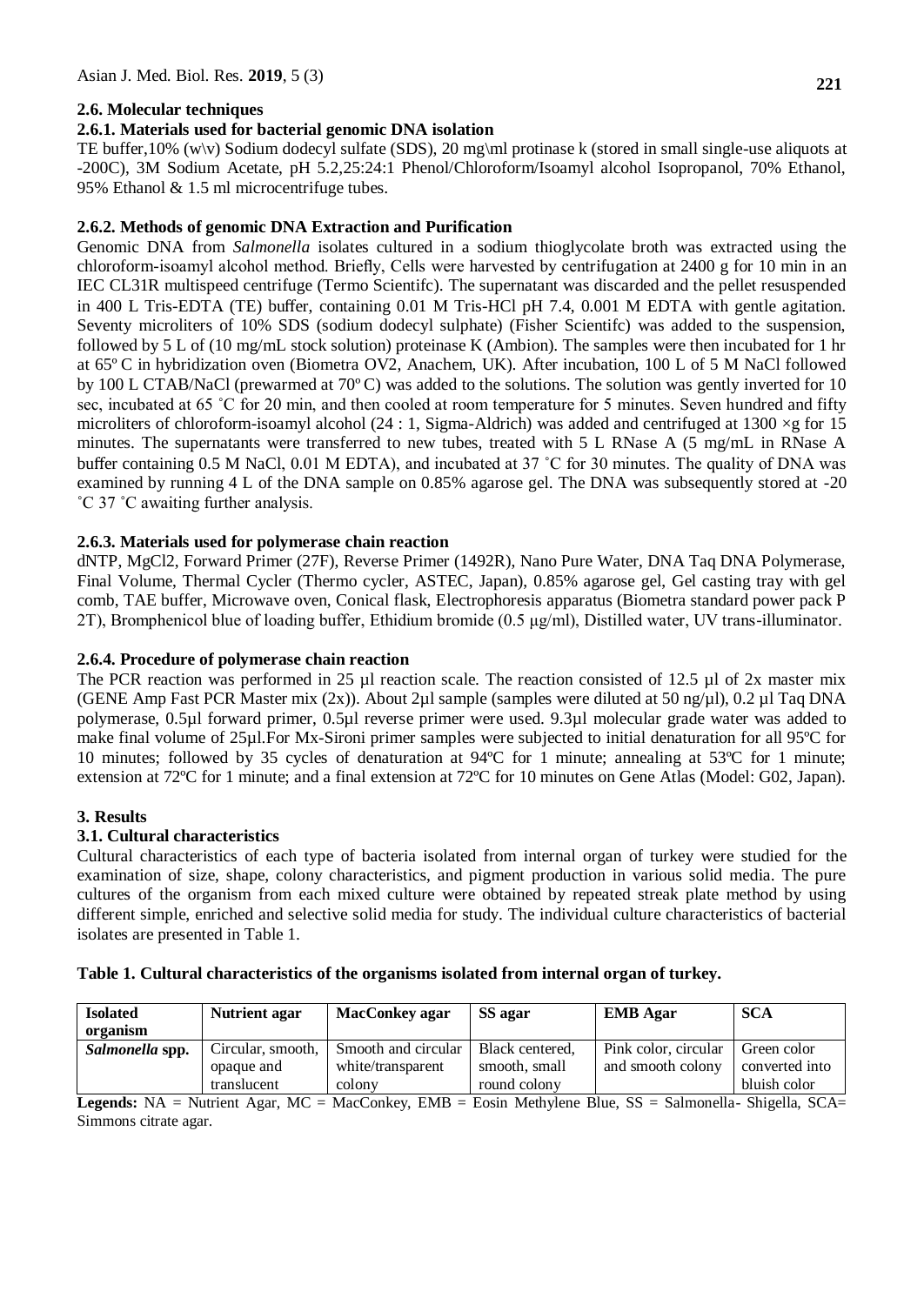# **3.2. Staining characteristics**

The staining characteristics of the isolated organisms were determined according to Gram's staining technique and the results are presented in Table 2.

### **Table 2. Morphology, staining and motility characteristics of bacterial isolates.**

| <b>Bacterial isolates</b> | <b>Shape</b> | <b>Arrangement</b> | <b>Gram's staining reactions</b> | <b>Motility characteristic</b> |
|---------------------------|--------------|--------------------|----------------------------------|--------------------------------|
| Salmonetta spp.           | Small<br>roc | Single             | negative                         | motile<br>Non                  |

# **3.3. Biochemical tests**

Bacteria isolated from internal organs were subjected to various types of biochemical tests such as Triple sugar iron agar, methyl red test, Voges–Proskauer test, MIU test and buffer peptone water test (Indole test) in order to determine their biochemical characters and degree of variation in their reactivity pattern. The result was presented in Table 3.

# **Table 3. Biochemical tests of the isolated** *Salmonella* **spp. from internal organ of turkey.**

| Isolated bacteria               | МR | Indole | $V$ D | <b>TSI</b>         | MIU |
|---------------------------------|----|--------|-------|--------------------|-----|
| $\mathbf{H}$<br>Salmonella spp. |    |        |       | <b>Butt-Yellow</b> |     |
|                                 |    |        |       | Slant-Red          |     |

**Legends:** MR= Methyl Red, VP= *Voges*–*Proskauer*, TSI= Triple Super Iron, " +"= Positive, "-"= Negative, Y= Yellow, R= Red, Indole= Buffer Peptone water, MIU= Motility Indole and Urease test.

# **3.4. Bacterial flora isolated from turkeys**

*Salmonella* spp. were isolated from the 40 internal organ samples of turkey. Out of 40 samples, 12 were positive for *salmonella* of which 6 pathogens were isolated from liver, 4 pathogens were isolated from intestine, 1 pathogen were isolated from lung & 1 pathogen were isolated from spleen.

# **3.5. Results of antibiotic sensitivity assay of isolated bacteria**

The isolated bacterial pathogens were selected randomly for the antibiotic sensitivity and resistance patterns against commonly used antibiotics. The results of sensitivity against antibiotic discs (zone of inhibition) were categorized as resistant (-), intermediate  $(++)$  and sensitive  $(++)$ .

# **3.5.1. Antibiotic sensitivity pattern of** *Salmonella*

The antibiotic sensitivity pattern of *Salmonella* under the study (Table 4) revealed that all of the isolates (12) were 100% sensitive to Azithromycin, Kanamycin, Norfloxacin and Chloramphenicol. The isolates were 100% resistant to Cefradine, Cloxacillin, Bacitracin, Levofloxacin, Amoxicillin, Nalidixic acid and Tetracycline.

# **Table 4. Antibiotic sensitivity pattern of** *Salmonella* **(n = 5).**

| <b>Antibacterial agents</b> | No. of isolates  |                     |                  | Percentages (%)  |                     |                  |
|-----------------------------|------------------|---------------------|------------------|------------------|---------------------|------------------|
|                             | <b>Sensitive</b> | <b>Intermediate</b> | <b>Resistant</b> | <b>Sensitive</b> | <b>Intermediate</b> | <b>Resistant</b> |
| Azithromycin (AZM)          | 5                | $\Omega$            | 0                | 100              | 0 <sup>0</sup>      | 0 <sup>0</sup>   |
| Chloramphenicol             | 5                | $\Omega$            | 0                | 100              | 0 <sup>0</sup>      | 0 <sup>0</sup>   |
| Cefradine (CH)              | $\Omega$         | $\Omega$            | 5                | 00 <sup>1</sup>  | 0 <sup>0</sup>      | 100              |
| Cloxacillin (COX)           | $\Omega$         | $\theta$            | 5                | 0 <sup>0</sup>   | 0 <sup>0</sup>      | 100              |
| <b>Bacitracin</b>           | $\Omega$         | $\Omega$            | 5                | 0 <sup>0</sup>   | 00                  | 100              |
| Erythromycin (E)            | 3                | 2                   | 3                | 60               | 40                  | 00 <sup>1</sup>  |
| Levofloxacin (LE)           | $\theta$         | $\theta$            | 5                | 0 <sup>0</sup>   | 0 <sup>0</sup>      | 100              |
| Kanamycin (k)               | 5                | $\Omega$            | 0                | 100              | 0 <sup>0</sup>      | 00 <sup>1</sup>  |
| Amoxicillin                 | 0 <sup>0</sup>   | 0 <sup>0</sup>      | 05               | 0 <sup>0</sup>   | 00                  | 100              |
| Tetracycline                | 00               | 00                  | 05               | $00\,$           | 00                  | 100              |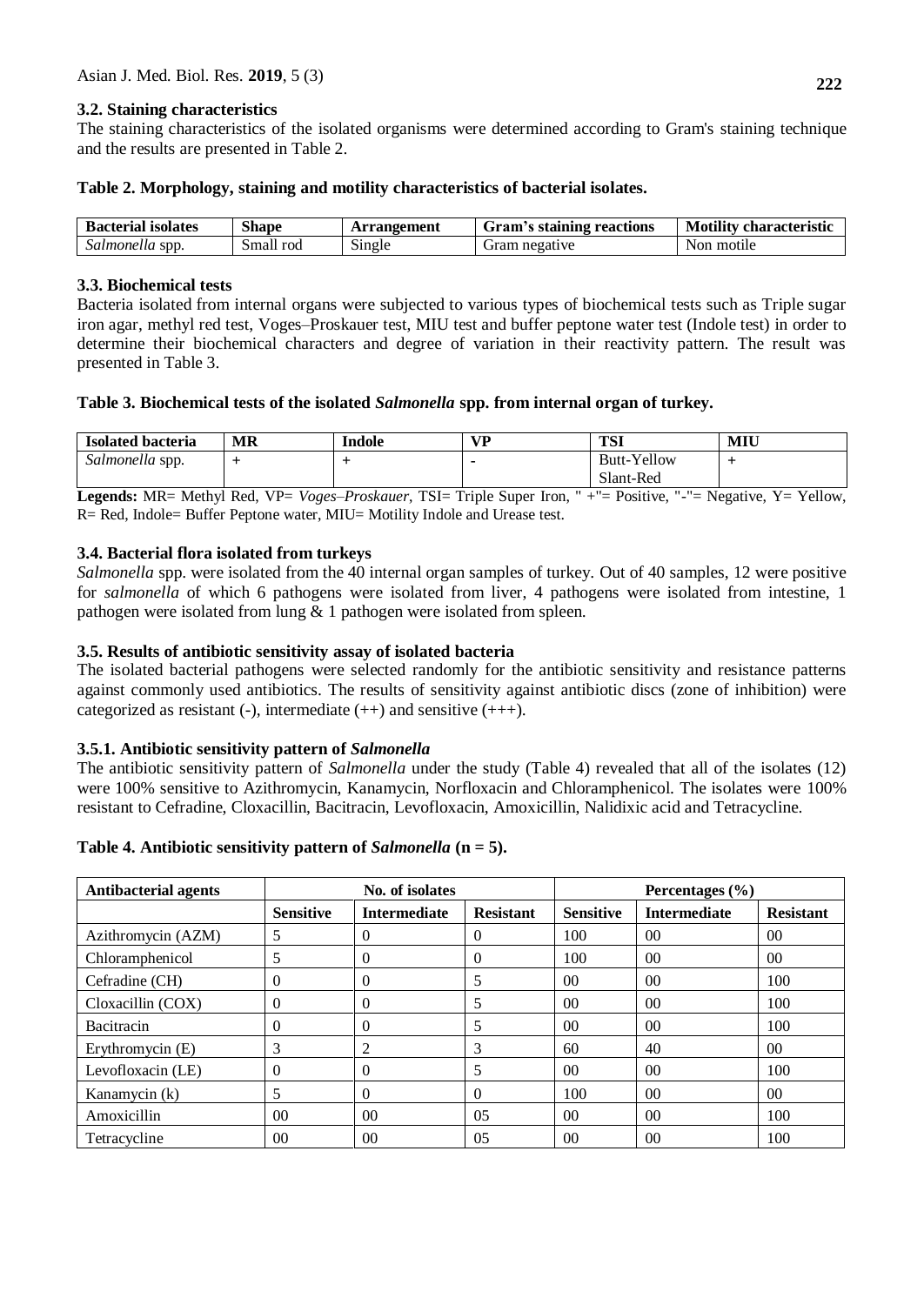### **3.6. PCR amplification, sequencing of 16S rRNA genes with universal primers and phylogenetic analysis of** *Salmonella* **spp.**

Out of 40 samples, *Salmonella* spp. were present in 12 cases. 16S rRNA gene region was amplified with the universal primers, forward primer- 27F (5'AGAGTTTGATCCTGGCTCAG 3') and reverse primer- 1492R (5' TACCTTGTTACGACTT 3'). PCR Amplification band was found at 1470 bp as shown in Figure 1.



**Figure 1. Result of amplification of 16S rRNA gene region of Salmonella by PCR.** M: Marker, 2kb DNA ladder Note: PCR= Polymerase Chain Reaction, kb= kilo base.

# **3.7. Phylogenetic tree analysis of** *Salmonella*

Phylogenetic tree analysis of *Salmonella* is shown in Figure 2.



**Figure 2. Phylogenetic tree analysis of** *Salmonella.*

# **4. Discussion**

As a zoonotic bacterium, *Salmonella* has reservoirs in various animals, including turkey, which are considered a reservoir for salmonella and a potential cause of disease outbreaks in the human population. This study was performed to determine molecular characterization of *Salmonella* and antibiotic resistance profiles recovered from internal organs of turkey. For this purpose, 40 internal organ samples of dead turkey were collected & 12 (30%) samples were positive for *Salmonella.* This observation is slightly higher than the result of Polash *et al.*  (2017). The incidence of *Salmonella* spp. isolated from internal organ samples collected from turkey compared with the findings of Tiffany (2014), Jessica *et al.* (2013), Bielke *et al*. (2003) and Boyer *et al*. (1962) with slight variation due to the samples of this research work has been collected from internal organs of turkey. The isolates of *Salmonella* spp. showed identical results in different biochemical tests including Methyl-Red, Voges-Proskauer, and Indole test and similar type of biochemical reaction as reported by Menconi *et al.* (2011) and Bryan *et al*. (1965). In this study, the colony characteristics of *Salmonella* spp. observed in NA, SS agar, were similar to the findings of Potturi *et al*. (2005). In Gram's staining, the morphology of the isolated bacteria exhibited Gram negative small rod arranged in single or paired and motile which was supported by several authors Kumar *et al.*(1971); Tempe *et al.*(2003). *Salmonella* strains of turkey origin are also often resistant to a variety of antimicrobials approved for use in poultry; these include tetracycline, chloramphenicol and amino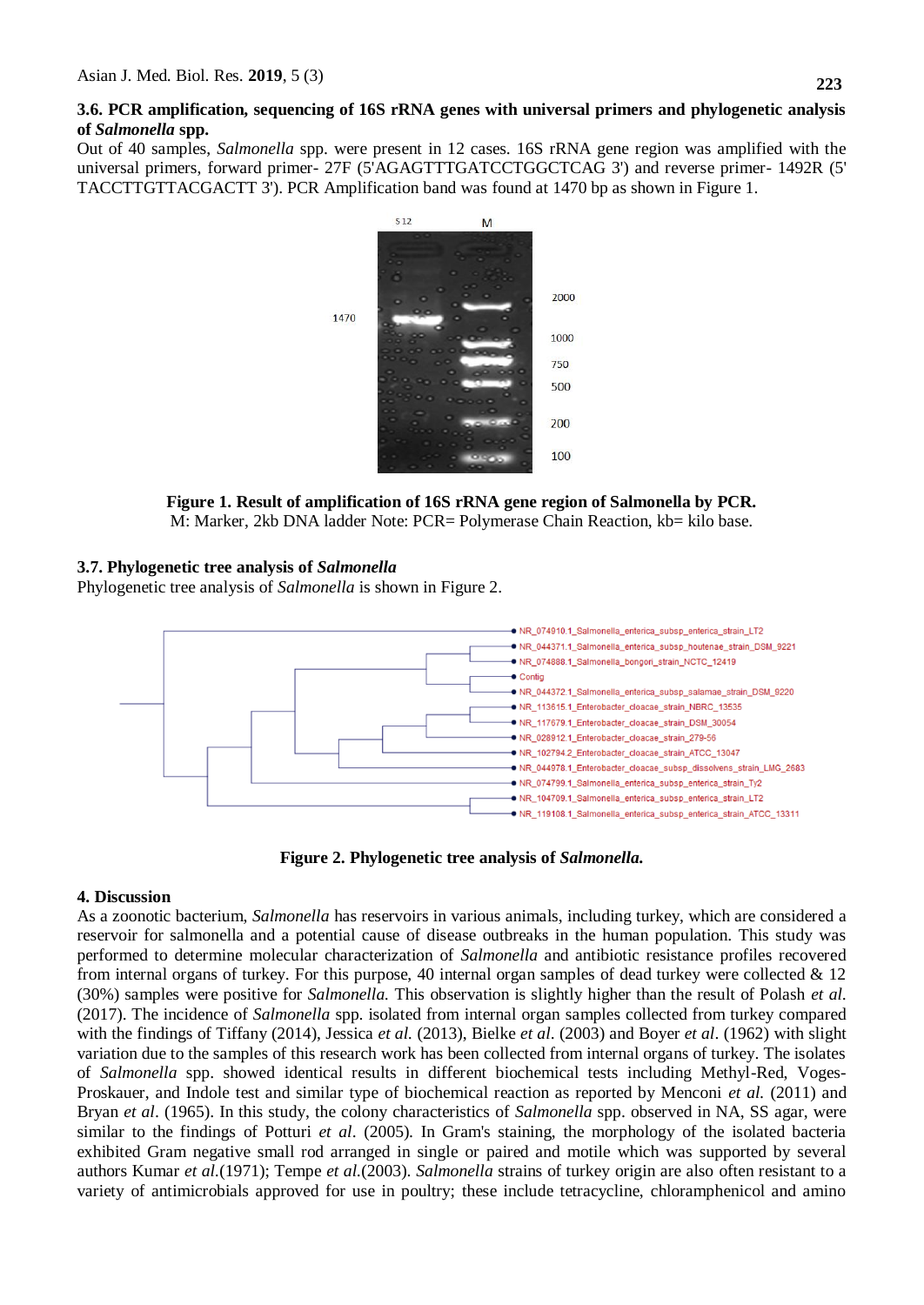Asian J. Med. Biol. Res. **2019**, 5 (3)

glycosides Poppe *et al*. (1995). Antibiotic resistance analysis indicates that *Salmonella* spp. were 100% sensitive to azithromycin, kanamycin, norfloxacin, chloramphenicol. The isolates were 100% resistant to cefradine, cloxacillin, bacitracin, levofloxacin, amoxicillin, nalidixic acid & tetracycline. The results obtained from antibiotic sensitivity analysis is more or like similar to (Polash *et al*., 2017). Nevertheless, the relatively common resistance of turkey isolates to nalidixic acid is considered alarming, as fluoroquinolones are used for the treatment of invasive salmonellosis Iseri *et al*. (2010). Salmonella virulence factors were determined using the polymerase chain reaction assays targeting the virulence gene & 16S rRNA gene region was amplified with the universal primers, forward primer- 27F (5'AGAGTTTGATCCTGGCTCAG 3') and reverse primer- 1492R (5' TACCTTGTTACGACTT 3'). PCR Amplification band was found at 1470 bp. Among the different

#### **5. Conclusions**

*Salmonella* species continue to be one of the major causes of bacterial illnesses. Salmonellosis occur due to linked with foodborne outbreaks, live animal contact, poor hygiene, and environmental exposure. With the emergence of antimicrobial resistance, the pathogenicity and virulence of certain *Salmonella* serotypes have increased and treatment options are decreasing and becoming more expensive. In the context of this study, it may be concluded that the internal organ samples were collected from turkeys contain *Salmonella enterica*. That might make the birds vulnerable for easy access of infection and also the bacterial pathogens may pass through the feces to the environment and cause a potential human health hazards.

serotypes, *Salmonella enterica* was identified by using phylogenetic tree analysis.

#### **Acknowledgments**

This research work was supported by Department of Microbiology, Hajee Mohammad Danesh Science and Technology University, Dinajpur, Bangladesh.

#### **Conflict of interest**

None to declare.

#### **References**

- Adegunloye DV, 2006. Microorganisms Associated with Poultry Faeces. Journal of Food, Agriculture and Environment, 4: 41-42.
- Bauer AW, WM Kirby, JC Sherris and M Turck, 1966. Antibiotic susceptibility testing by a standardized single disc method. Am. J. Clin. Pathol., 45: 493-496.
- Bielke LR, AL Elwood, DJ Donoghue, AM Donoghue, LA Newberry, NK Neighbor and BM Hargis, 2003.
- Boyer CI, S Narotsky, DW Bruner and JA Brown, 1962. Salmonellosis in turkeys and chickens associated with contaminated feed. Avian Dis., 6: 43-45.
- Brown AE, 2005. Benson's Microbiological Applications: Laboratory Manual in General Microbiology Reidy, P.E. and Fornango, J.S., Eds. McGraw-Hill, Inc., New York.
- Bryan FL, 1965. Factors associated with the dissemination of Salmonellae in turkey products and processing plants. Unpublished Ph.D. thesis. Library, Iowa State University, Ames, Iowa.
- Cowan ST, 1985. Cowan and steel's manual for identification of medical bacteria, 2nd Ed. Cambridge University Press, Cambridge, London, pp. 138-139.
- Cheesbrough M, 1985. Medical laboratory manual for tropical countries. I.stedi.Vol 2. Microbiology. English Language Book Society, London. pp. 400-480.
- CLSI, 2015. Performance Standards for Antimicrobial Susceptibility Testing; Twenty Fifth Informational Supplement. CLSI document M100-S25. Wayne, PA: Clinical and Laboratory Standards Institute.
- Fuller R and A Turvey, 1971. Bacteria associated with the intestinal wall of the fowl *(Gallus domesticus).* J. Appl. Bacteriol., 34: 617-622.
- Goodwin MA, G Cooper, WD Waltman, J Brown, MA Smeltzer, AA Bickford, DA Anderson, RE Bamhart and TG Dickson, 1989. Diarrhea associated with long segmented filamentous organisms (LSFOs) in the small intestines of turkeys, chickens, and quails. Pages 103-109.
- Hendriksen R, 2010. Global epidemiology of non-typhoidal *Salmonella* infections in humans. PhD Thesis, National Food Institute, Technical University of Denmark, Copenhagen.
- Hofstad MS, BW Calnek, CF Heirnboldt, WM Reid and HW Yoder, 1992. Diseases of Poultry. 2nd Edition, Oxford and IBH Publishing Co., New Delhi, Bombay, Calcutta, pp. 88-125.
- Iseri O and I Erol, 2010. Incidence and antibiotic resistance of Salmonella spp. in ground turkey meat. Br. Poult. Sci., 51: 60–66.